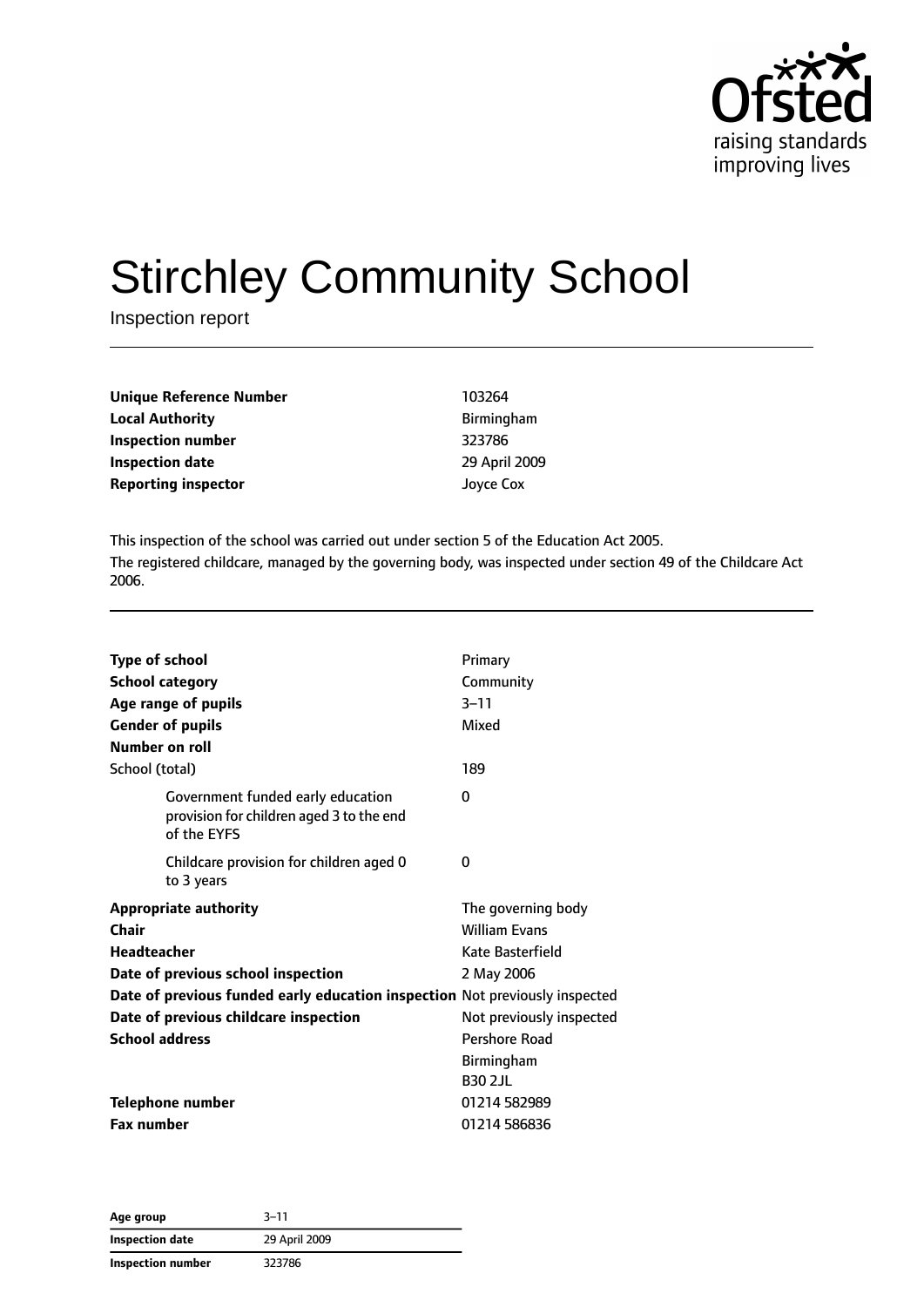.

<sup>©</sup> Crown copyright 2009

Website: www.ofsted.gov.uk

This document may be reproduced in whole or in part for non-commercial educational purposes, provided that the information quoted is reproduced without adaptation and the source and date of publication are stated.

Further copies of this report are obtainable from the school. Under the Education Act 2005, the school must provide a copy of this report free of charge to certain categories of people. A charge not exceeding the full cost of reproduction may be made for any other copies supplied.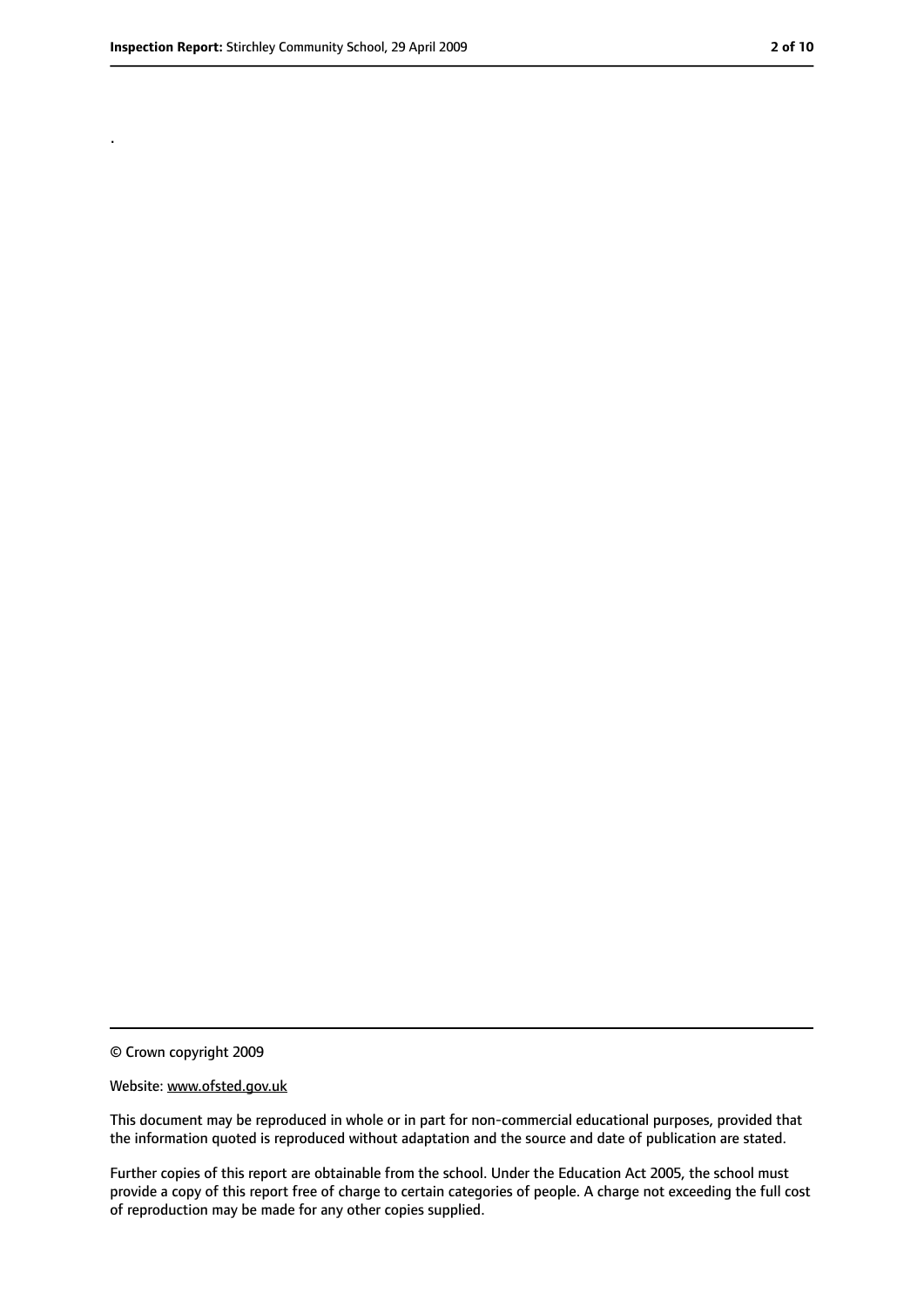## **Introduction**

The inspection was carried out by two additional inspectors, who evaluated the overall effectiveness of the school and investigated the following issues:

- the effectiveness of the school's initiatives to raise standards, particularly in writing
- how well teachers use assessment information to match work to ensure all pupils do as well as they should
- the impact of leadership at all levels in improving standards.

Evidence was gathered from the school's self-evaluation, the school's assessment records, observation of the school at work, discussions with staff, parents and governors, and an analysis of parental questionnaires. Other aspects of the school's work were not investigated in detail, but the inspectors found no evidence to suggest that the school's own assessments, as given in its self-evaluation, are not justified. These have been included where appropriate in this report.

### **Description of the school**

Stirchley is a smaller-than-average primary school. Just under half of the pupils come from minority ethnic backgrounds and a quarter of the pupils speak English as an additional language. Half of the pupils are entitled to free school meals, which is well above average. An above average proportion of the pupils have learning difficulties and/or disabilities. These include challenging behaviour, moderate learning difficulties, and speech, language and communication difficulties. The proportion of pupils joining or leaving the school other than at the usual time is much higher than normal.

The Early Years Foundation Stage Unit caters for 26 Nursery-aged children and 23 Reception-aged children. In April 2006 the unit achieved the Early Years Quality Mark (Gold standard).

The school has won many awards for its work, including the Healthy School Standard for the third time in 2008 and the Basic Skills Quality Mark for the fourth time in 2008. It has also achieved an Activemark in 2006, 2007 and 2008 for exceptional delivery within the National School Sport Strategy. The school gained the Financial Management Standard in April 2008.

#### **Key for inspection grades**

| Grade 1 | Outstanding  |
|---------|--------------|
| Grade 2 | Good         |
| Grade 3 | Satisfactory |

Grade 4 Inadequate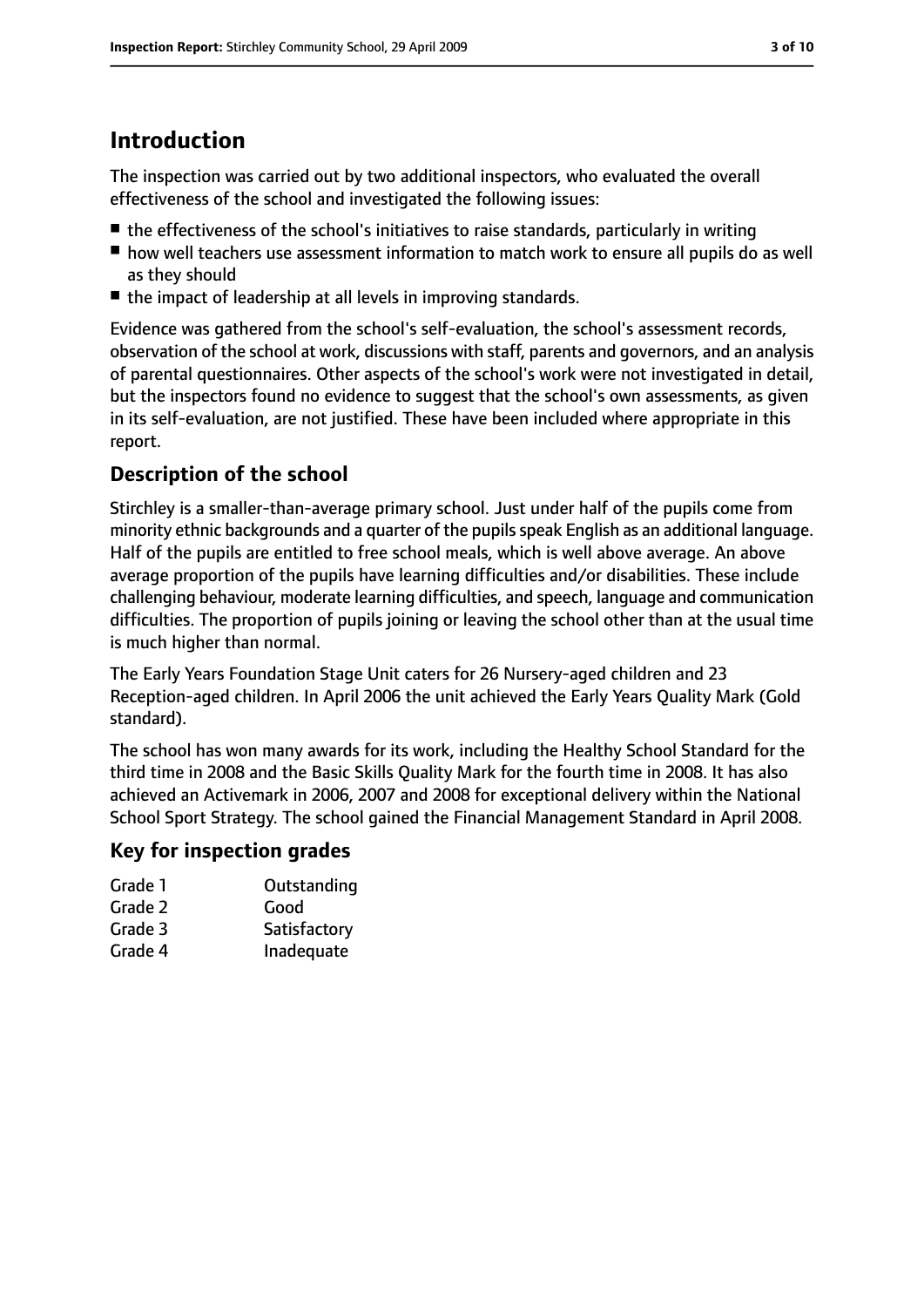## **Overall effectiveness of the school**

#### **Grade: 2**

This is a good school. It ensures that pupils of all abilities and backgrounds achieve well and enjoy their education. Pupils' enthusiasm for lessons and their high regard for their teachers show in the confident and proud way they talk about their school. One pupil considers it to be the 'perfect place'. The school provides excellent levels of pastoral care and works very effectively to remove barriers to learning. Safeguarding procedures are very good and fully meet current requirements, which keeps pupils safe and reassures parents. The school is effective in promoting equality of opportunity. Parents recognise and appreciate the school's commitment to welcoming all pupils, including those who have complex needs and those who have been excluded from other schools. One parent writes, 'My child is much happier since joining Stirchley. The school is very aware of our problems and staff talk to us in a polite and positive way. There is no negativity and my child's behaviour and work has improved considerably.'

Children are given a good and very happy education in the Early Years Foundation Stage. There is an effective emphasis on developing children's early communication and social skills, which results in good achievement, although standards remain below the expected levels on entry to Year 1. Children begin school with limited personal development but all staff rapidly establish very positive relationships to enhance this throughout the school. Consequently pupils have a good understanding of how to keep safe and healthy. They enjoy numerous sports activities at lunchtime and after school and are very proud of their excellent five-a-side football team. Pupils say everyone is treated equally and fairly and bullying is 'very rare'. They love taking responsibility and the school council has been very involved in creating a 'Reflection Room'. They researched designs and colours as well as ordering the furniture. Attendance is average and the school has very rigorous procedures to ensure pupils attend regularly.

All pupils make good progress through Key Stage 1 and 2 so that standards by the time they leave the school are average overall and below average in writing. This represents good achievement from pupils' lower starting points, and prepares pupils well for the next stage of their education. In 2008, Year 6 pupils' test results were below those generally reached by the school in recent years. This was because this group of pupils had significant academic, social and behavioural needs and many had joined the school late in their primary education. Although these pupils reached and many exceeded their challenging targets, many pupils did not reach national averages. Current Year 6 pupils are performing at a higher level and standards are predicted to be higher in 2009 tests. The support for the large number of pupils with learning difficulties and/or disabilities is good; their needs are quickly and accurately identified and they make as good progress as other pupils. An intensive pastoral support programme provides effective help for children whose behavioural or emotional needs cause concern. The language needs of those who speak English as an additional language are carefully assessed and they receive effective support. They learn quickly to speak English and make good progress. Setting accurate end of Key Stage targets is very difficult for the school because of the mobility of its learners. However, tracking data show that those pupils who remain at the school for their entire primary education make good progress and achieve well. The good progress that pupils make reflects the effective teaching. Pupils are very enthusiastic about their learning and work hard. All staff have very good relationships with pupils and use effective strategies to maintain a purposeful learning environment. They capture pupils' attention, give them confidence and ensure a good pace to learning. Consequently pupils behave well and discusstheir work sensibly. Good use is made of specialist literacy and numeracy teaching in Years 5 and 6. This strategy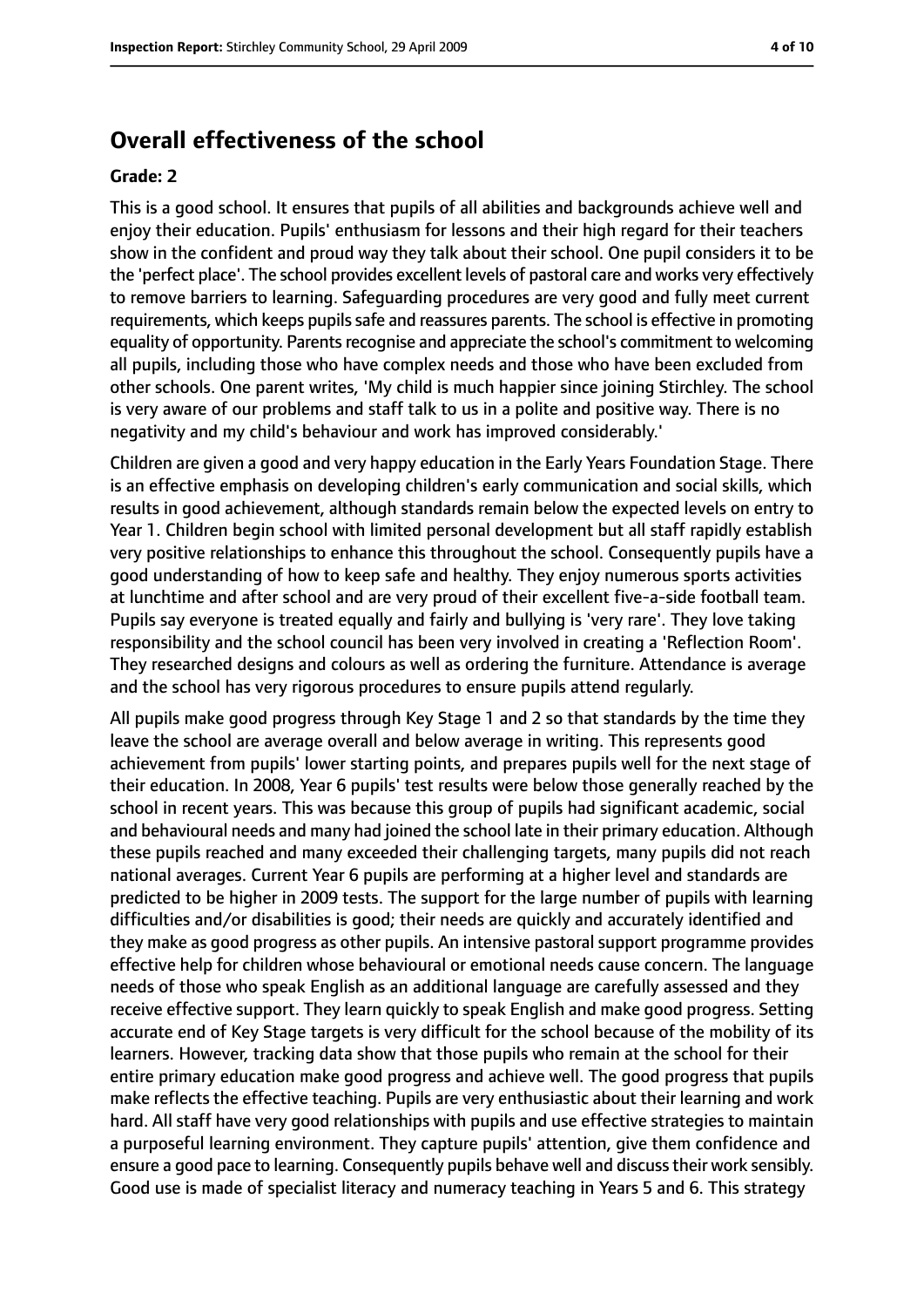has had a beneficial impact on raising standards, although standardsin writing lag behind other areas. This is mainly because some pupils find combining accurate spelling, neat handwriting and punctuation into an interesting piece of writing difficult. In most lessons work is carefully matched to pupils' various abilities. Staff skillfully share learning intentions and outcomes with the pupils but not all teachers involve pupils sufficiently in their learning by identifying the next steps for them. Marking also varies and in some cases is supportive but does not show pupils how they can improve their work.

The good curriculum is planned carefully and adapted to suit pupils' interests and abilities. Key Stage 1 and 2 pupils love their weekly French lessons and demonstrate considerable ability and fluency in speaking another language. Raising pupils' self-esteem is a high priority and the curriculum successfully promotes pupils' social, emotional and personal development. The school is situated in a diverse multicultural area and utilises the strengths of the pupils' backgrounds and the expertise of families to enliven the curriculum and promote successful learning about different faiths, races and cultures. This effective promotion of community cohesion is also seen in good relationships between pupils, the very close partnership with parents and the close links with the local community. There are good opportunities for pupils to work collaboratively in the wide range of exciting clubs and enrichment activities.

Good leadership by the headteacher and deputy headteacher is evident in careful and accurate evaluation of every aspect of the school's performance, which leads to considered and effective action. This is illustrated well by recent improvements to mathematics teaching and learning and the introduction of several initiatives to raise standards in writing which are beginning to bear fruit. Governance is good. Governors are very supportive and are successfully developing their monitoring role. There has been good improvement since the last inspection in terms of revised and effective ways of tracking pupils' progress so that all staff can make good use of assessment data to raise standards. Senior leaders ensure that the enthusiastic subject leaders play a full role in monitoring and evaluating their subjects. Staff work well together and demonstrate a good capacity to improve the school even further.

### **Effectiveness of the Early Years Foundation Stage**

#### **Grade: 2**

There is a strong team spirit amongst the Early Years Foundation Stage staff, who successfully provide good quality early years education. Interesting role-play areas and enthusiastic adults, acting as play partners, enhance children's language and personal skills effectively. Teaching is good and the curriculum is very well planned to ensure that children of all ages and abilities are included and challenged. The indoor learning environment is very bright and colourful, with high quality displays, resources and activities to interest and engage children. Staff are involved in an action research project to ensure that this exciting indoor environment is replicated outdoors. Some activities currently take place outdoors but they are not yet an integral part of children's learning. There is a good balance between those activities led by the staff and those that children choose for themselves. From low starting levels all children make good progress, although standards in all the areas of learning are below the expected levels at the start of Year 1. Children achieve particularly well in their personal, emotional and social development. With sensitive and loving support they gradually learn to become independent learners. A strong emphasis on the development of basic skills, such as phonics, helps children's early reading and writing skills develop well. A good partnership is quickly established with parents, who are very happy with all aspects of the unit. This is because the care and attention given to children's welfare is good. Effective leadership and management are demonstrated by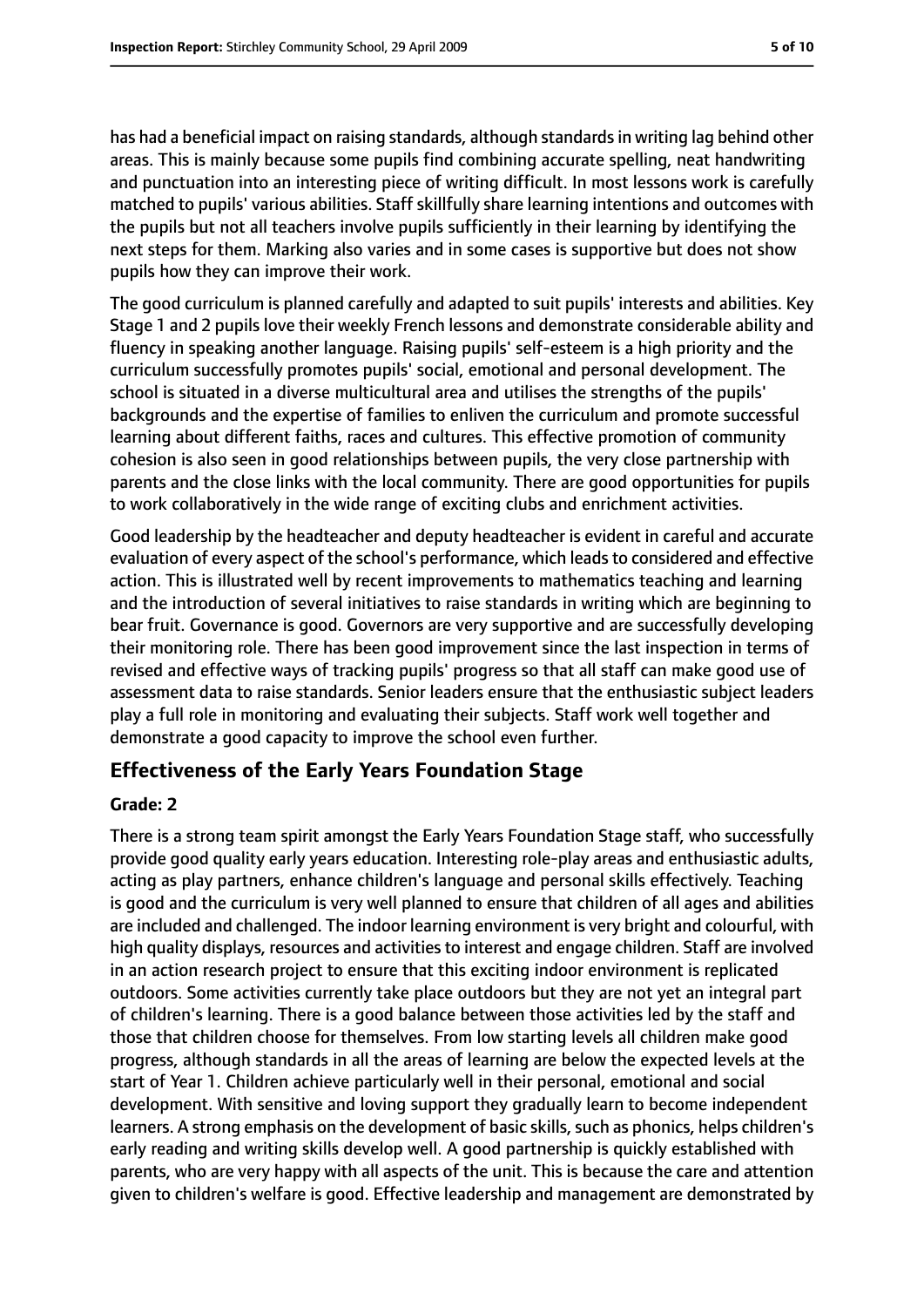a shared sense of purpose, highly effective teamwork, and a constant drive to improve all aspects of the provision.

#### **What the school should do to improve further**

- Accelerate the progress of all pupils in writing by raising standards in spelling, handwriting and punctuation.
- Make sure pupils have clear information about how well they are doing and have clear guidance on the next steps in their learning.
- Develop the curriculum and facilities to improve outdoor learning for children in the Early Years Foundation Stage.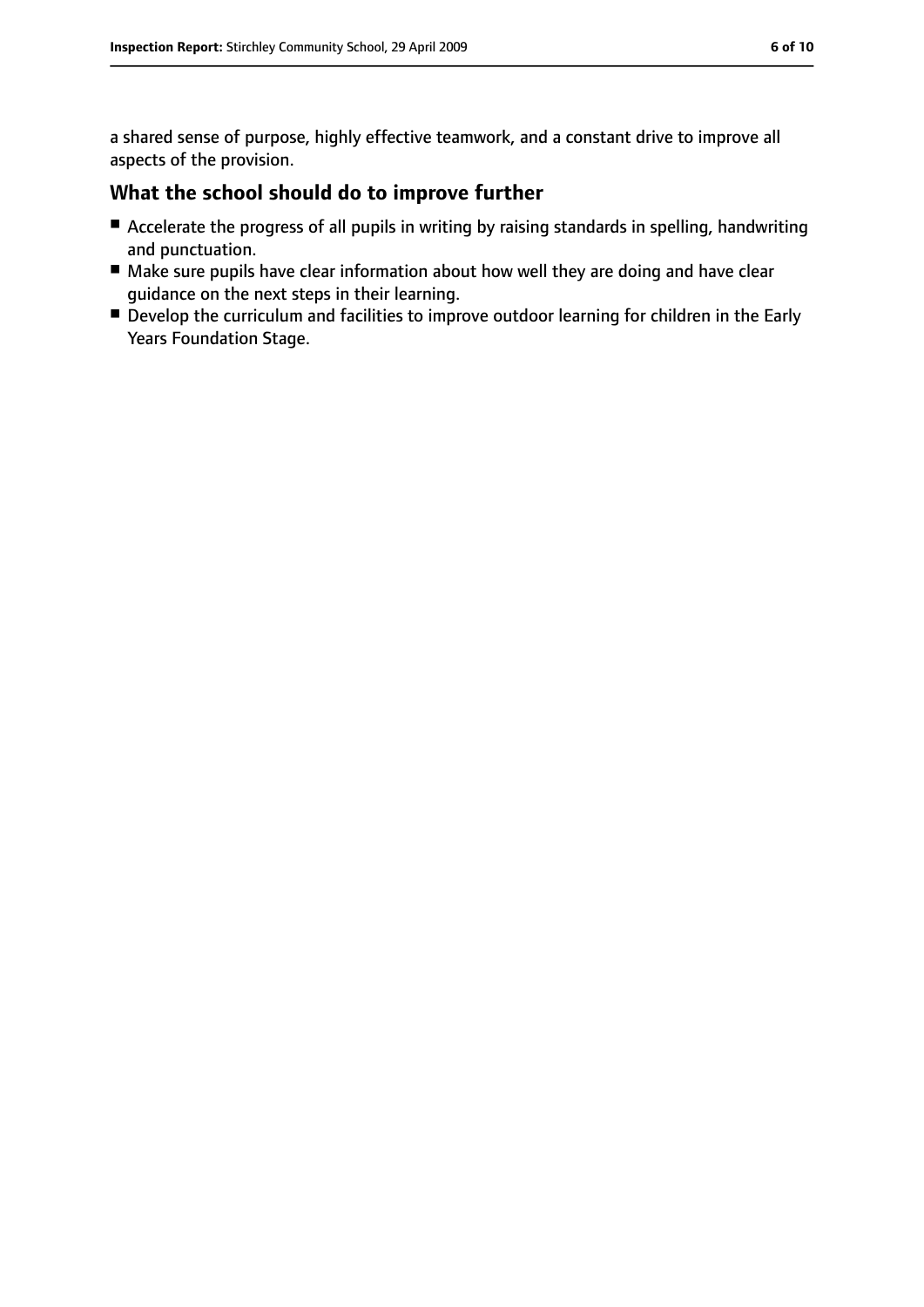**Any complaints about the inspection or the report should be made following the procedures set out in the guidance 'Complaints about school inspection', which is available from Ofsted's website: www.ofsted.gov.uk.**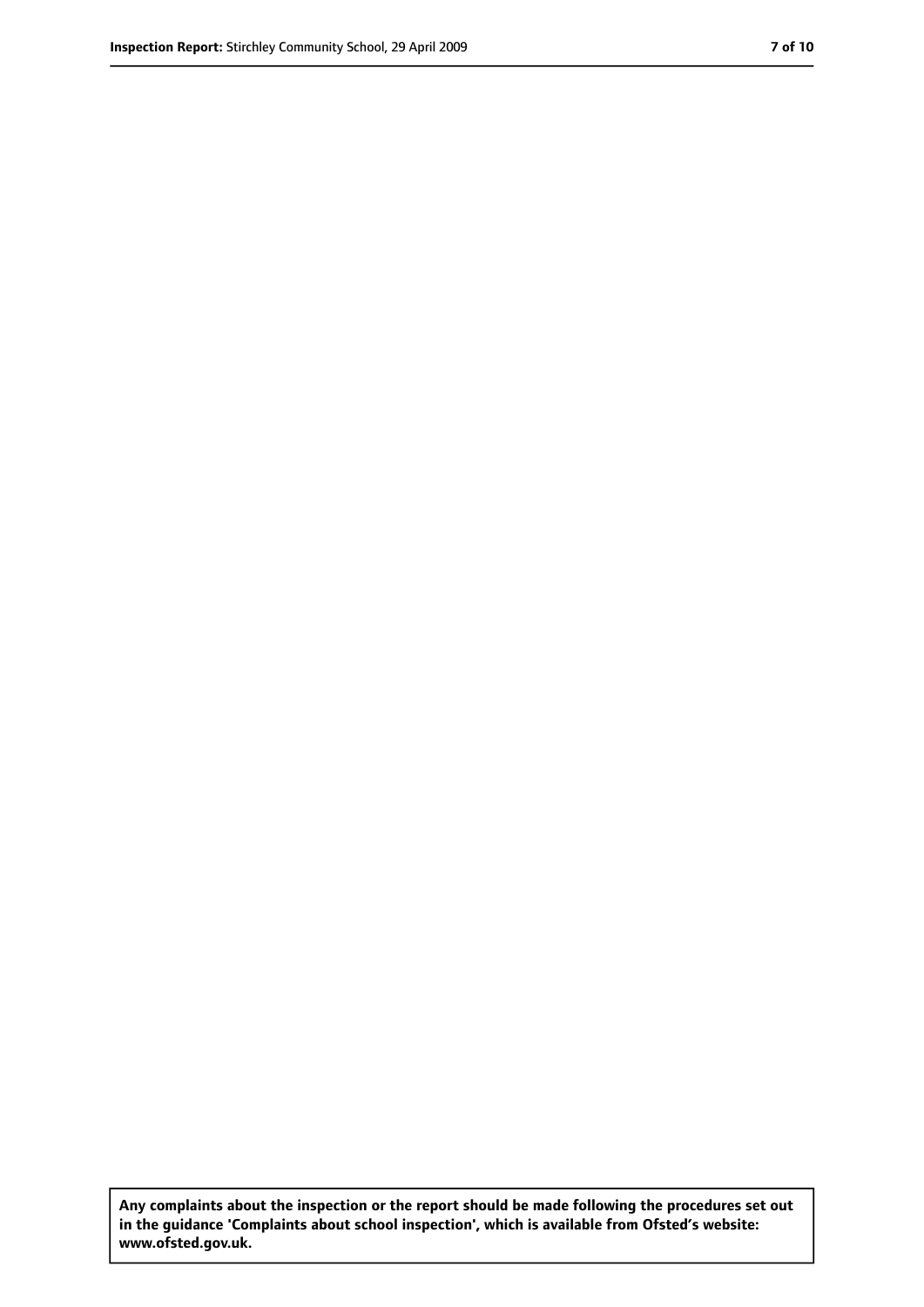# **Inspection judgements**

| key to judgements: grade 1 is outstanding, grade 2 good, grade 3 satisfactory, and ا | School         |
|--------------------------------------------------------------------------------------|----------------|
| arade 4 inadequate                                                                   | <b>Overall</b> |

#### **Overall effectiveness**

| How effective, efficient and inclusive is the provision of<br>education, integrated care and any extended services in meeting the<br>needs of learners? |     |
|---------------------------------------------------------------------------------------------------------------------------------------------------------|-----|
| Effective steps have been taken to promote improvement since the last<br>inspection                                                                     | Yes |
| How well does the school work in partnership with others to promote learners'<br>well being?                                                            |     |
| The capacity to make any necessary improvements                                                                                                         |     |

## **Effectiveness of the Early Years Foundation Stage**

| How effective is the provision in meeting the needs of children in the<br>l EYFS?              |  |
|------------------------------------------------------------------------------------------------|--|
| How well do children in the EYFS achieve?                                                      |  |
| How good are the overall personal development and well-being of the children<br>I in the EYFS? |  |
| How effectively are children in the EYFS helped to learn and develop?                          |  |
| How effectively is the welfare of children in the EYFS promoted?                               |  |
| How effectively is provision in the EYFS led and managed?                                      |  |

#### **Achievement and standards**

| How well do learners achieve?                                                                               |  |
|-------------------------------------------------------------------------------------------------------------|--|
| The standards <sup>1</sup> reached by learners                                                              |  |
| How well learners make progress, taking account of any significant variations<br>between groups of learners |  |
| How well learners with learning difficulties and/or disabilities make progress                              |  |

#### **Annex A**

<sup>&</sup>lt;sup>1</sup>Grade 1 - Exceptionally and consistently high; Grade 2 - Generally above average with none significantly below average; Grade 3 - Broadly average to below average; Grade 4 - Exceptionally low.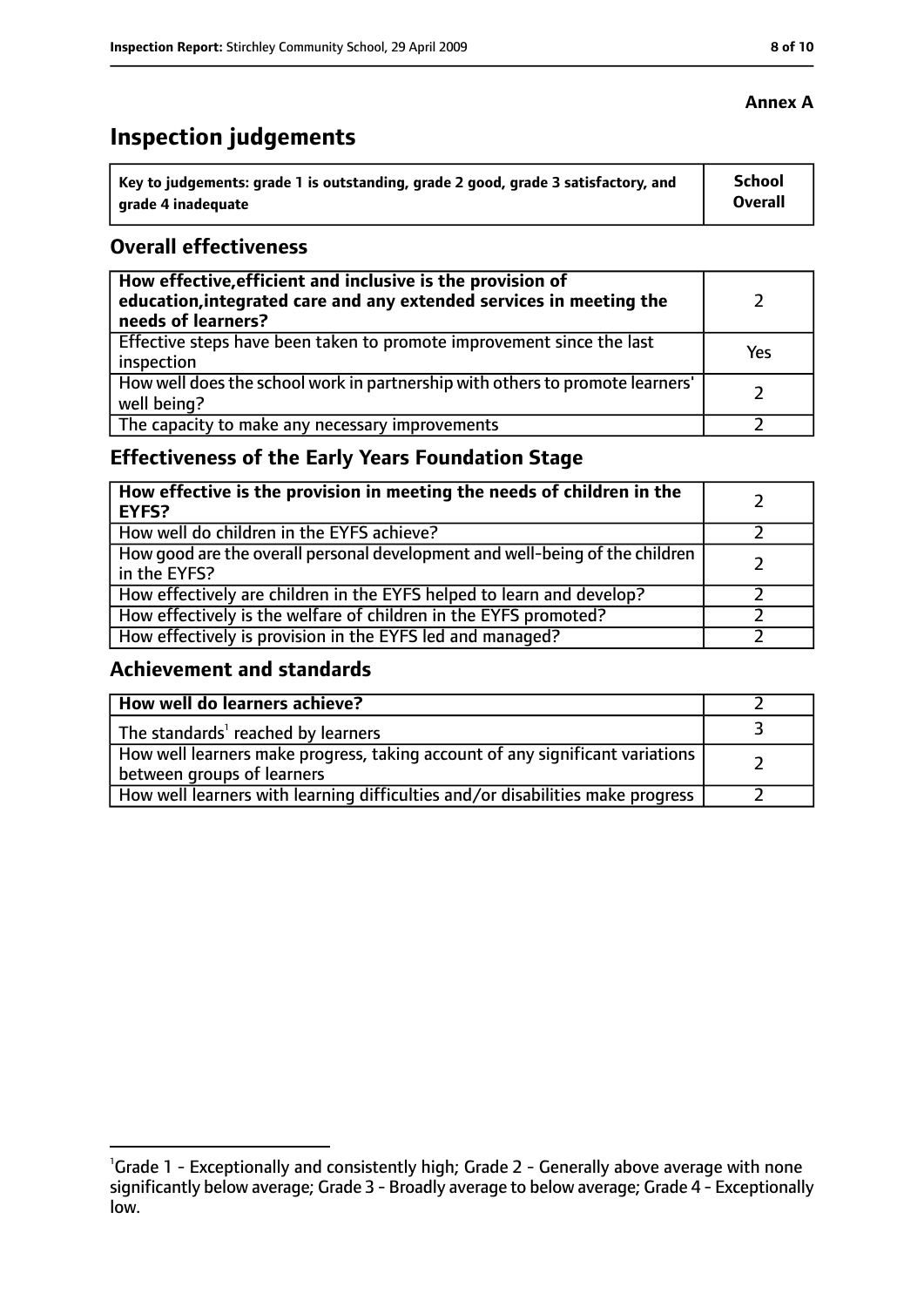## **Personal development and well-being**

| How good are the overall personal development and well-being of the<br>learners?                                 |  |
|------------------------------------------------------------------------------------------------------------------|--|
| The extent of learners' spiritual, moral, social and cultural development                                        |  |
| The extent to which learners adopt healthy lifestyles                                                            |  |
| The extent to which learners adopt safe practices                                                                |  |
| The extent to which learners enjoy their education                                                               |  |
| The attendance of learners                                                                                       |  |
| The behaviour of learners                                                                                        |  |
| The extent to which learners make a positive contribution to the community                                       |  |
| How well learners develop workplace and other skills that will contribute to<br>their future economic well-being |  |

# **The quality of provision**

| How effective are teaching and learning in meeting the full range of<br>learners' needs?              |  |
|-------------------------------------------------------------------------------------------------------|--|
| How well do the curriculum and other activities meet the range of needs and<br>interests of learners? |  |
| How well are learners cared for, quided and supported?                                                |  |

## **Leadership and management**

| How effective are leadership and management in raising achievement<br>and supporting all learners?                                              |     |
|-------------------------------------------------------------------------------------------------------------------------------------------------|-----|
| How effectively leaders and managers at all levels set clear direction leading<br>to improvement and promote high quality of care and education |     |
| How effectively leaders and managers use challenging targets to raise standards                                                                 |     |
| The effectiveness of the school's self-evaluation                                                                                               |     |
| How well equality of opportunity is promoted and discrimination eliminated                                                                      |     |
| How well does the school contribute to community cohesion?                                                                                      |     |
| How effectively and efficiently resources, including staff, are deployed to<br>achieve value for money                                          |     |
| The extent to which governors and other supervisory boards discharge their<br>responsibilities                                                  |     |
| Do procedures for safeguarding learners meet current government<br>requirements?                                                                | Yes |
| Does this school require special measures?                                                                                                      | No  |
| Does this school require a notice to improve?                                                                                                   | No  |